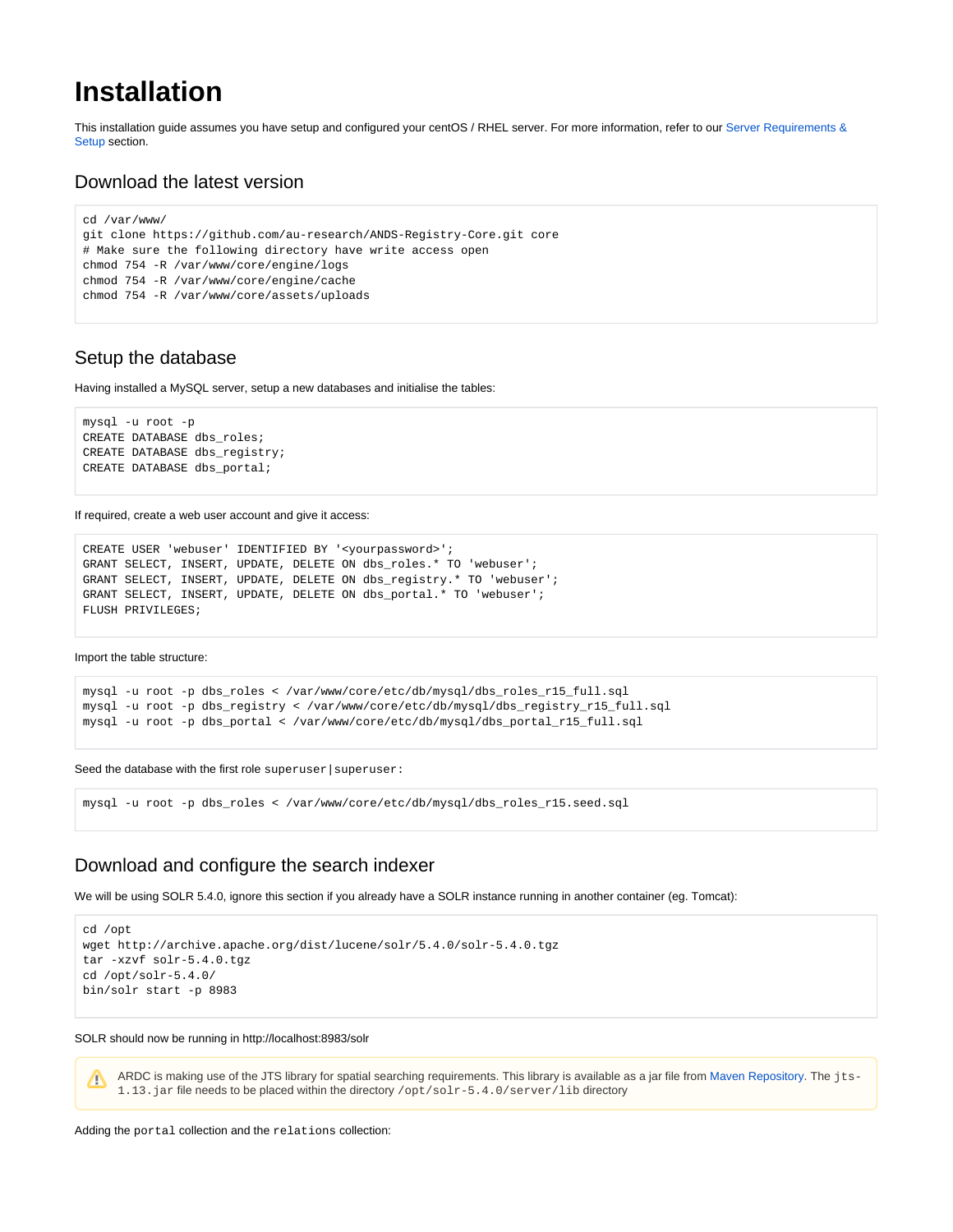```
cd /opt/solr-5.4.0/
bin/solr create -c portal
bin/solr create -c relations
```
ىت

Update the SOLR schema for the portal and relations collection:

```
cd /var/www/core/
php index.php registry maintenance migrate doMigration registryIndex
php index.php registry maintenance migrate doMigration relationsIndex
```
The schema should be updated for http://localhost:8983/solr/portal/schema and http://localhost:8983/solr/portal/schema.

You can opt to install SOLR as a service for easy management.

# Update the registry configuration

Update the global\_config.php:

```
cp myrepo/global_config.sample myrepo/global_config.php
```

```
$eDBCONF['default']['password'] = '<yourpassword>';
$ENV['default_base_url'] = "http://yourwebsite.com/"; #include trailing slash!
// The SOLR URL is the URL of the search index core
$ENV['solr_url'] = "http://yourwebsite.com:8080/solr/";
```
Update the deployment state to production:

\$ENV['deployment\_state'] = "production";

In production mode, all scripts and assets should be pre-compiled and ready to go.

To operate in development mode, various dependencies need to be installed correctly. ARDC is making use of bower and composer as dependency managers:

```
cd applications/portal
bower install
cd applications/api
composer dump-autoload --optimize
```
#### Configure the web server .htaccess file:

⊕

This may require AllowOverride All in your web server configuration

Configure the web server httpd.conf file:

If you haven't done so already, change the DocumentRoot in /etc/httpd/conf/httpd.conf to /var/www/core for consistency⋒

Copy the sample .htaccess file:

cp myrepo/htaccess.sample myrepo/.htaccess

open it with your favourite editor and update: